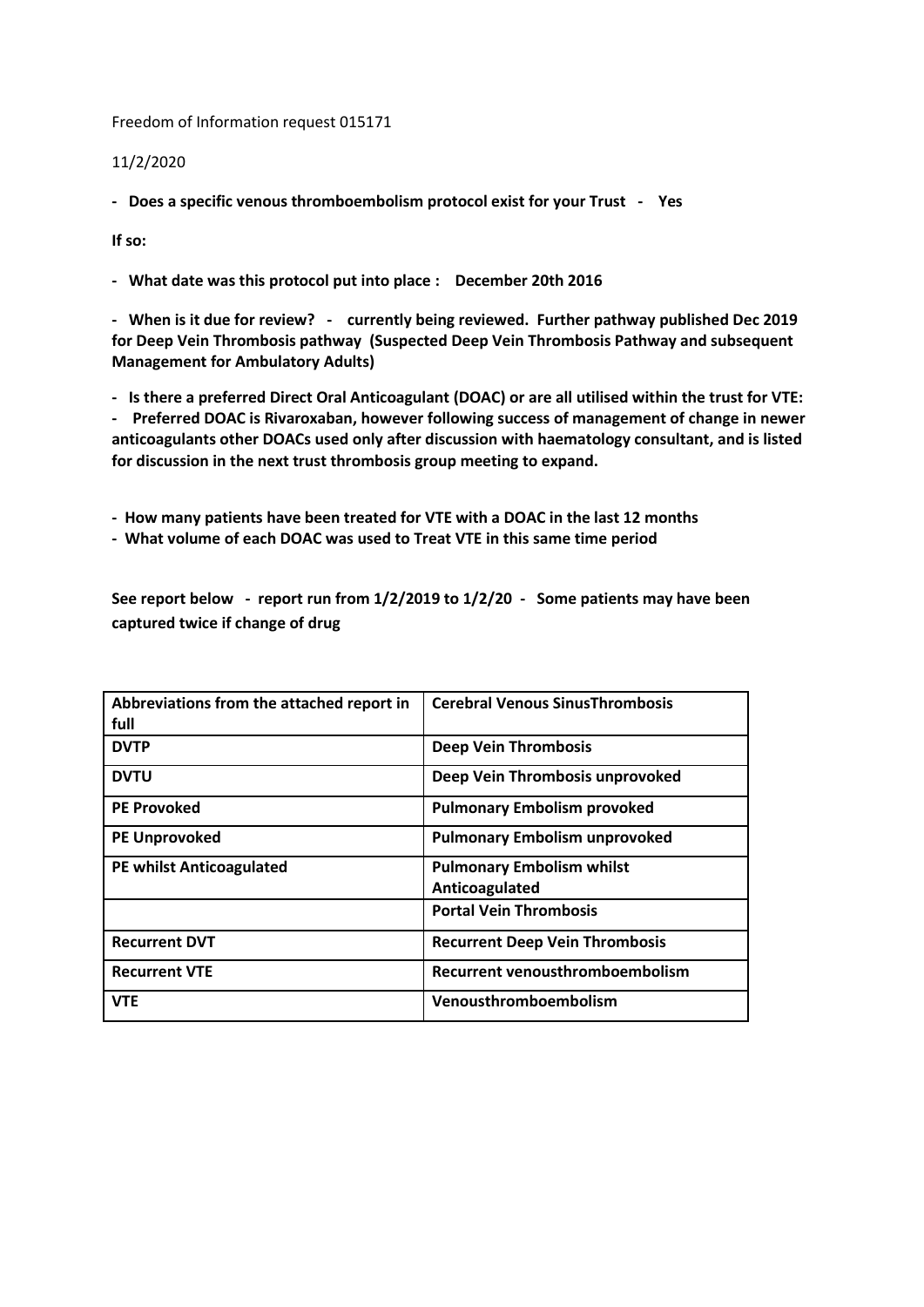## 11/02/2020

## **AC Drug Patient Summary - Diagnosis and Drug**

## Episode Start Date Range: 01/02/2019 To 01/02/2020

## **Total Patients: 720**

| <b>Cerebral Venous SinusThrombosi</b> |  | Patients: 10 |
|---------------------------------------|--|--------------|
| Apaxiban 5mg                          |  |              |
| LMWH                                  |  |              |
| Warfarin 1mg                          |  |              |
| <b>Warfarin 3mg</b>                   |  |              |

| <b>DVTP</b> |                     | Patients: 217 |     |
|-------------|---------------------|---------------|-----|
|             | Apaxiban 5mg        |               | 14  |
|             | Apixaban 2.5mg      |               | 4   |
|             | <b>Dab 110</b>      |               | 5   |
|             | <b>Dalt 10000</b>   |               | 4   |
|             | <b>Dalt 12500</b>   |               | 12  |
|             | Dalt 15000          |               | 13  |
|             | <b>Dalt 18000</b>   |               | 17  |
|             | <b>Dalt 5000</b>    |               | 1   |
|             | <b>Dalt 7500</b>    |               | 1   |
|             | <b>DOAC</b>         |               | 3   |
|             | <b>LMWH</b>         |               | 12  |
|             | Riva 10             |               | 2   |
|             | RIVA 15 BD          |               | 13  |
|             | Riva 20             |               | 118 |
|             | <b>Warfarin 3mg</b> |               | 13  |
|             |                     |               |     |

| <b>DVTU</b> |                     | Patients: 155 |     |
|-------------|---------------------|---------------|-----|
|             | Apaxiban 5mg        |               | 10  |
|             | Apixaban 2.5mg      |               | 3   |
|             | <b>Dab 110</b>      |               | 1   |
|             | <b>Dalt 7500</b>    |               | 1   |
|             | <b>Dalt 7500BD</b>  |               | 1   |
|             | <b>LMWH</b>         |               | 3   |
|             | Riva 10             |               | 6   |
|             | RIVA 15 BD          |               | 6   |
|             | Riva 20             |               | 113 |
|             | <b>Warfarin 1mg</b> |               | 2   |
|             | <b>Warfarin 3mg</b> |               | 18  |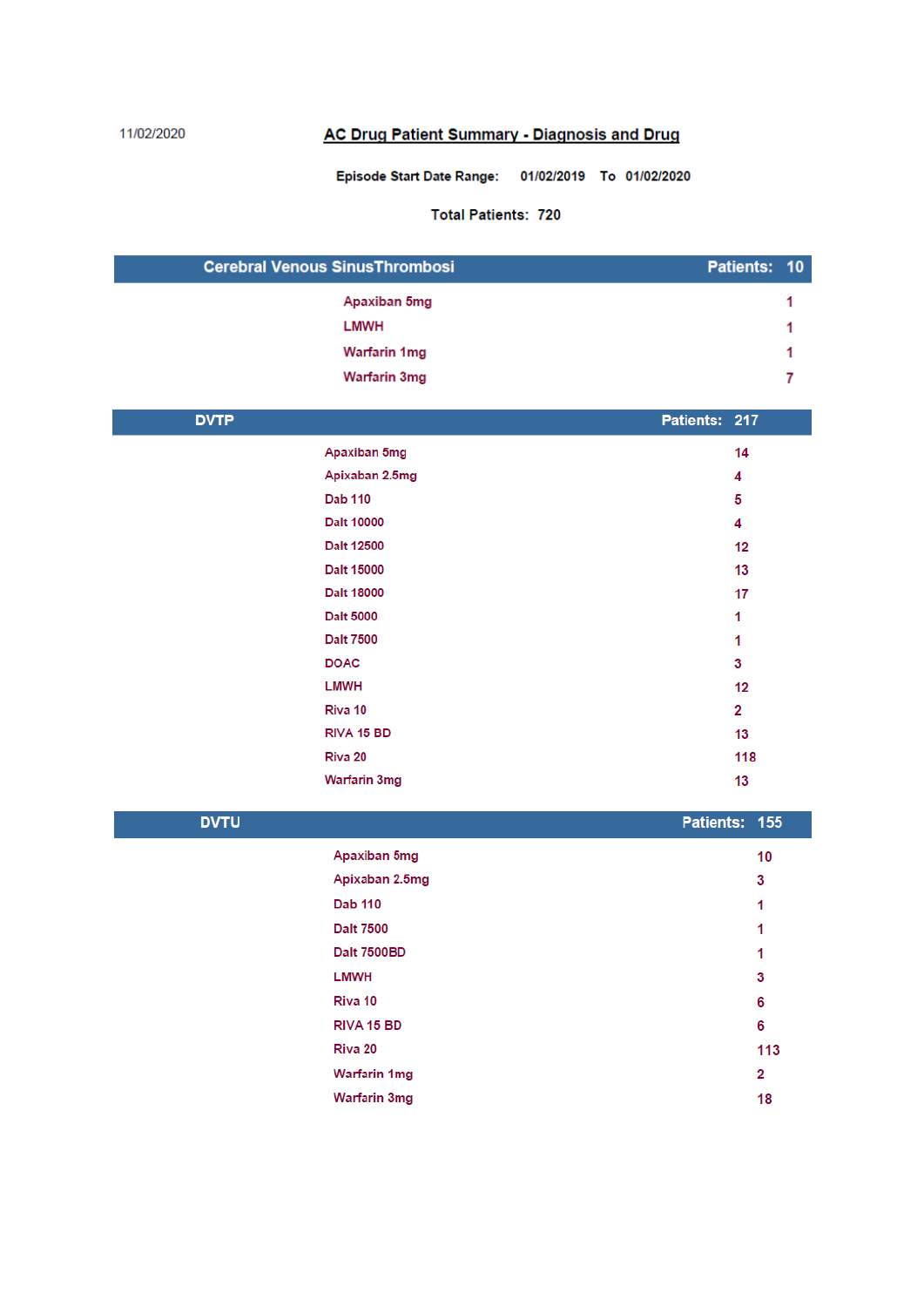| <b>PE Provoked</b> |                                                              | Patients: 145 |         |
|--------------------|--------------------------------------------------------------|---------------|---------|
|                    | Apaxiban 5mg                                                 |               | 10      |
|                    | Apixaban 2.5mg                                               |               | 2       |
|                    | Dalt 10000                                                   |               | 7       |
| 11/02/2020         | AC Drug Patient Summary - Diagnosis and Drug                 |               |         |
|                    | <b>Episode Start Date Range:</b><br>01/02/2019 To 01/02/2020 |               |         |
|                    | <b>Total Patients: 720</b>                                   |               |         |
|                    | Dalt 12500                                                   |               | 9       |
|                    | Dalt 15000                                                   |               | $12 \,$ |
|                    | Dalt 18000                                                   |               | 17      |
|                    | <b>Dalt 5000</b>                                             |               | 2       |
|                    | Dalt 7500BD                                                  |               | 1       |
|                    | <b>DOAC</b>                                                  |               | 2       |
|                    | <b>LMWH</b>                                                  |               | 17      |
|                    | Riva 10                                                      |               | 1       |
|                    | Riva 20                                                      |               | 62      |
|                    | <b>Warfarin 1mg</b>                                          |               | 1       |
|                    | <b>Warfarin 3mg</b>                                          |               | 5       |
|                    |                                                              |               |         |

| <b>PE Unprovoked</b> | Patients: 157 |     |
|----------------------|---------------|-----|
| Apaxiban 5mg         |               | 17  |
| Apixaban 2.5mg       |               | 1   |
| <b>Dab 110</b>       |               |     |
| <b>Dab 150</b>       |               | 1   |
| Dalt 10000           |               |     |
| Dalt 15000           |               | 2   |
| Dalt 18000           |               | 3   |
| <b>Dalt 7500</b>     |               | 2   |
| <b>LMWH</b>          |               | 1   |
| Riva 10              |               | 13  |
| RIVA 15 BD           |               | 6   |
| Riva 20              |               | 109 |
| <b>Warfarin 1mg</b>  |               | 1   |
| <b>Warfarin 3mg</b>  |               | 18  |